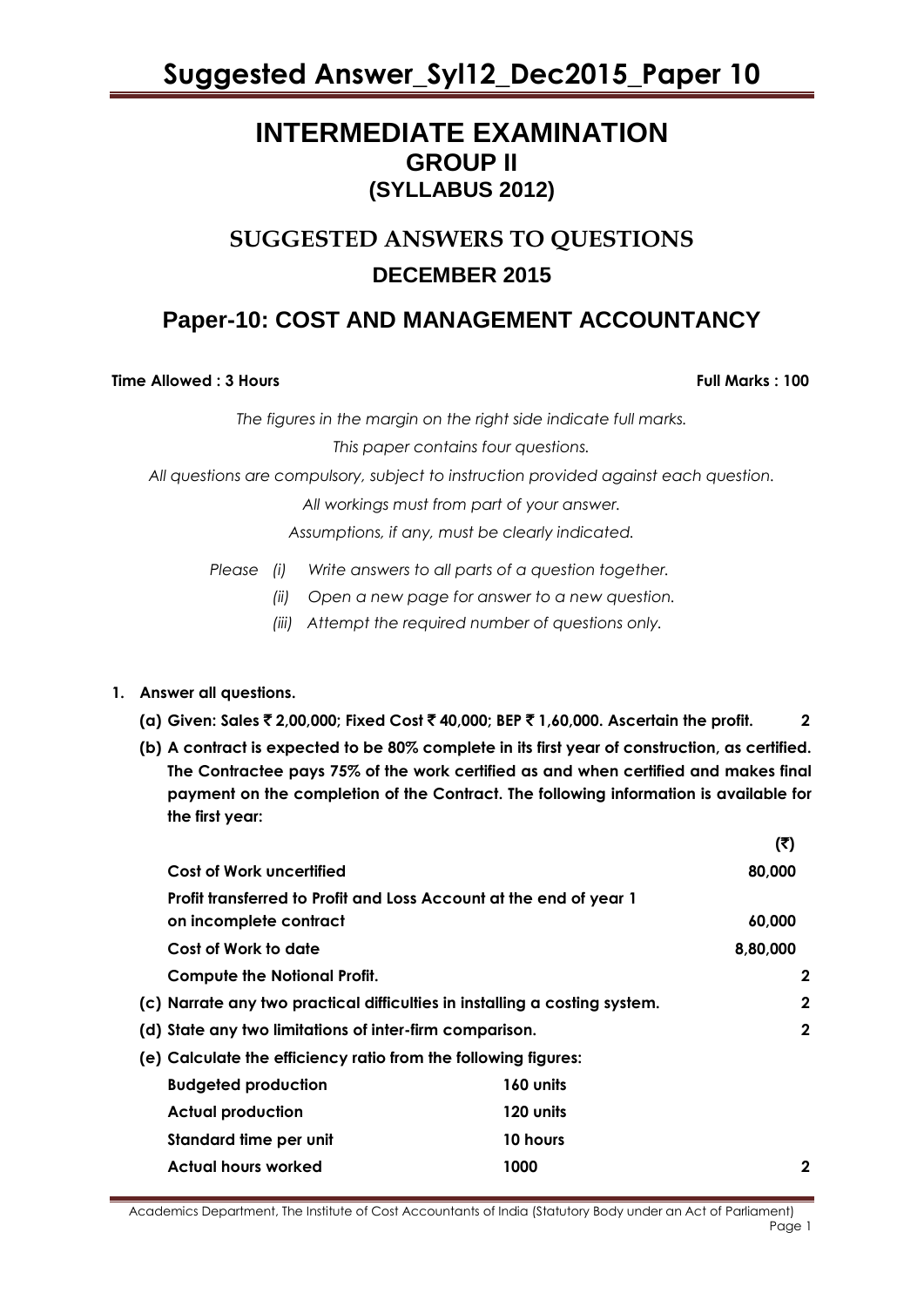| (f) Is a cost auditor required to audit and certify monthly, quarterly, half-yearly and        |   |
|------------------------------------------------------------------------------------------------|---|
| yearly cost statements?                                                                        |   |
| (g) Is the provision of rotation of auditors applicable to cost auditors also?                 |   |
| (h) What is 'shadow price'?                                                                    | 2 |
| (i) Mention two conditions for price discrimination.                                           |   |
| (j) If Total Revenue (₹) = 20Q and Total Cost (₹) = 400 + 12Q, find Break Even Point in units. |   |
| Given, $Q =$ number of units.                                                                  |   |

### **Answer:**

1.

(a) P/V Ratio = Fixed Cost/ BEP = 40,000/1,60,000 = 0.25

Total Contribution = Sales × P/V =  $200000*0.25 = ₹ 50000$ 

Profit = Contribution - Fixed Cost =  $50,000 - 40,000 = ₹ 10,000$ .

(b) As the Contract is 80% complete, 2/3rd of Notional Profit on Cash basis has been transferred to P/L A/C in the 1st year of the contract.

Thus, amount transferred to P/L  $A/C = 2/3 \times$  Notional Profit  $\times \%$  of cash received

Or, ₹ 60,000 = 2/3 × Notional Profit × 75%

Or, Notional Profit – 60,000 × (3/2) × (100/75) = ₹ 1,20,000

- (c) Practical difficulties in installing a costing system: Any two of the following:
	- Lack of support from top management.
	- Resistance from the existing staff.
	- High cost of operating the system.
	- Shortage of trained staff.
- (d) Limitations of inter-firm comparisons (any two):
	- Top management may not be convinced of the utility of the inter-firm comparison
	- Reluctance to disclose data which a concern considers confidential
	- Non-availability of a suitable base for comparison.
	- Absence of proper cost accounting system to produce reliable figures for comparison.
- (e) Efficiency Ratio = standard hours for actual production/actual hours worked = (10 hours × 120 units/ 1000) × 100 = 120%
- (f) The cost auditor is appointed to conduct audit of the cost records and make report thereon for the financial year for which he is appointed. It is not incumbent upon the cost auditor to certify monthly, quarterly, half-yearly cost statements.
- (g) The Act does not provide for rotation in case of appointment of cost auditors and the same is not applicable to a cost auditor.
- (h) Shadow Price is the imputed value. It shows the marginal contribution of a factor of production employed. When resources are constraints in a Primal LPP, the solution of its Dual indicates the Shadow Prices of the resources.
- (i) Mention two conditions for price discrimination.

Price discrimination is possible if the following conditions are satisfied: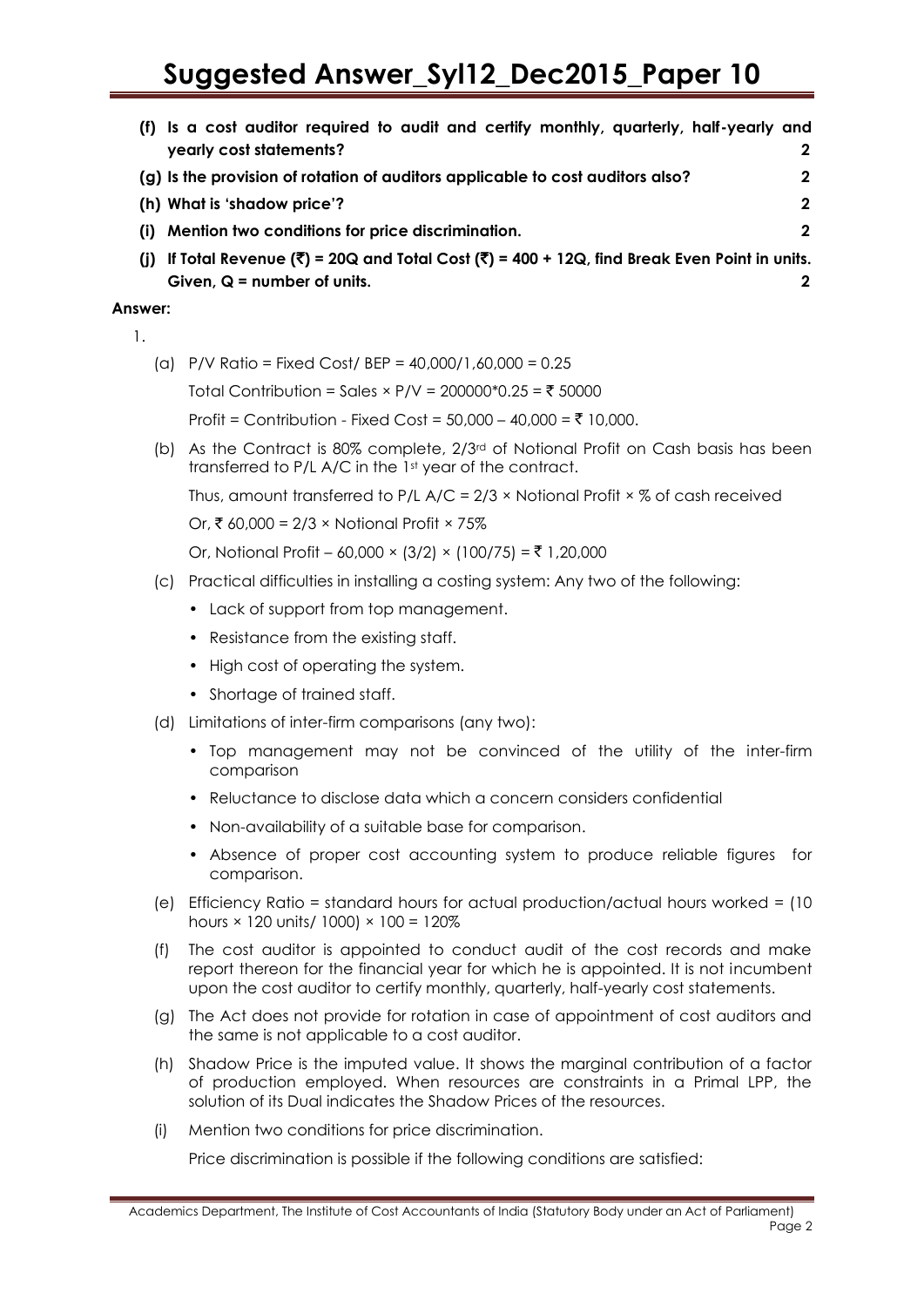- There must be two or more separate markets.
- Elasticity of demand in each market must be different.
- (i) Total Cost  $(\bar{\zeta}) = 400 + 12Q$ ; Total Revenue  $(\bar{\zeta}) = 20Q$ Hence, Fixed Cost =  $\bar{z}$  400, Variable Cost per unit =  $\bar{z}$  12, Price per unit =  $\bar{z}$  20, Contribution per unit =  $20 - 12 = ₹8$ ;  $BEP = Fixed Cost / Continution per unit =  $400/8 = 50$  units.$
- **2.** *Answer any two* **questions (Carrying 20 marks each):**
	- **(a) (i) In 2014 the turnover of Akash Ltd., which operated at a margin of safety of 25%, amounted to** ` **12,00,000 and its profit volume ratio was 40%. During 2015 the company estimated that although the same volume of sales would be maintained, the sale value would go down due to decrease in selling price. There will be no change in variable costs. The company proposes to reduce its fixed costs through an intensive cost reduction programme. These changes will alter the profit volume ratio and margin of safety to 100** % **3 and 40% respectively in 2015.**

**You are required to present a comparative statement indicating sales, variable costs, fixed costs and profits of the company for 2014 and 2015. 10**

**(ii) Chinu Enterprize has furnished the following information from the financial books for the year ended on 31st March, 2015:**

|                                                                    | (₹)       |                                | (₹)       |
|--------------------------------------------------------------------|-----------|--------------------------------|-----------|
| <b>Opening Stock</b>                                               |           | 1,40,000   Sales (10250 units) | 28,70,000 |
| $(1000 \text{ units} \circledcirc \bar{5} \cdot 140 \text{ each})$ |           |                                |           |
| <b>Material consumed</b>                                           |           | 10,40,000 Closing stock        | 1,50,000  |
|                                                                    |           | (750 units @ ₹ 200 each)       |           |
| <b>Wages</b>                                                       | 6,00,000  |                                |           |
| Gross Profit c/d                                                   | 12,40,000 |                                |           |
|                                                                    | 30,20,000 |                                | 30,20,000 |
| <b>Factory Expenses</b>                                            |           | 3,79,000 Gross Profit b/d      | 12,40,000 |
| <b>Administration Expenses</b>                                     |           | 4.24,000 Bad debts recovered   | 5,000     |
| <b>Selling Expenses</b>                                            |           | 2,20,000 Rent received         | 40,000    |
| <b>Bad debts</b>                                                   | 16,000    |                                |           |
| <b>Discount Allowed</b>                                            | 20,000    |                                |           |
| <b>Net Profit</b>                                                  | 2,26,000  |                                |           |
|                                                                    | 12,85,000 |                                | 12,85,000 |

The cost sheet shows the cost of materials at  $\bar{\tau}$  104 per unit and the labour cost at ` **60 per unit. The factory overheads are absorbed at 60% of labour cost and administration overheads at 20% of factory cost. Selling expenses are charged at**  ` **25 per unit. The opening stock of finished goods is valued at** ` **180 per unit.**

**You are required to prepare:**

- **I. A statement showing profit as per Cost Accounts for the year ended on 31st March, 2015; and 5**
- **II. A statement showing the reconciliation of profit as disclosed in Cost Accounts with the profit shown in Financial Accounts. 5**

Academics Department, The Institute of Cost Accountants of India (Statutory Body under an Act of Parliament) Page 3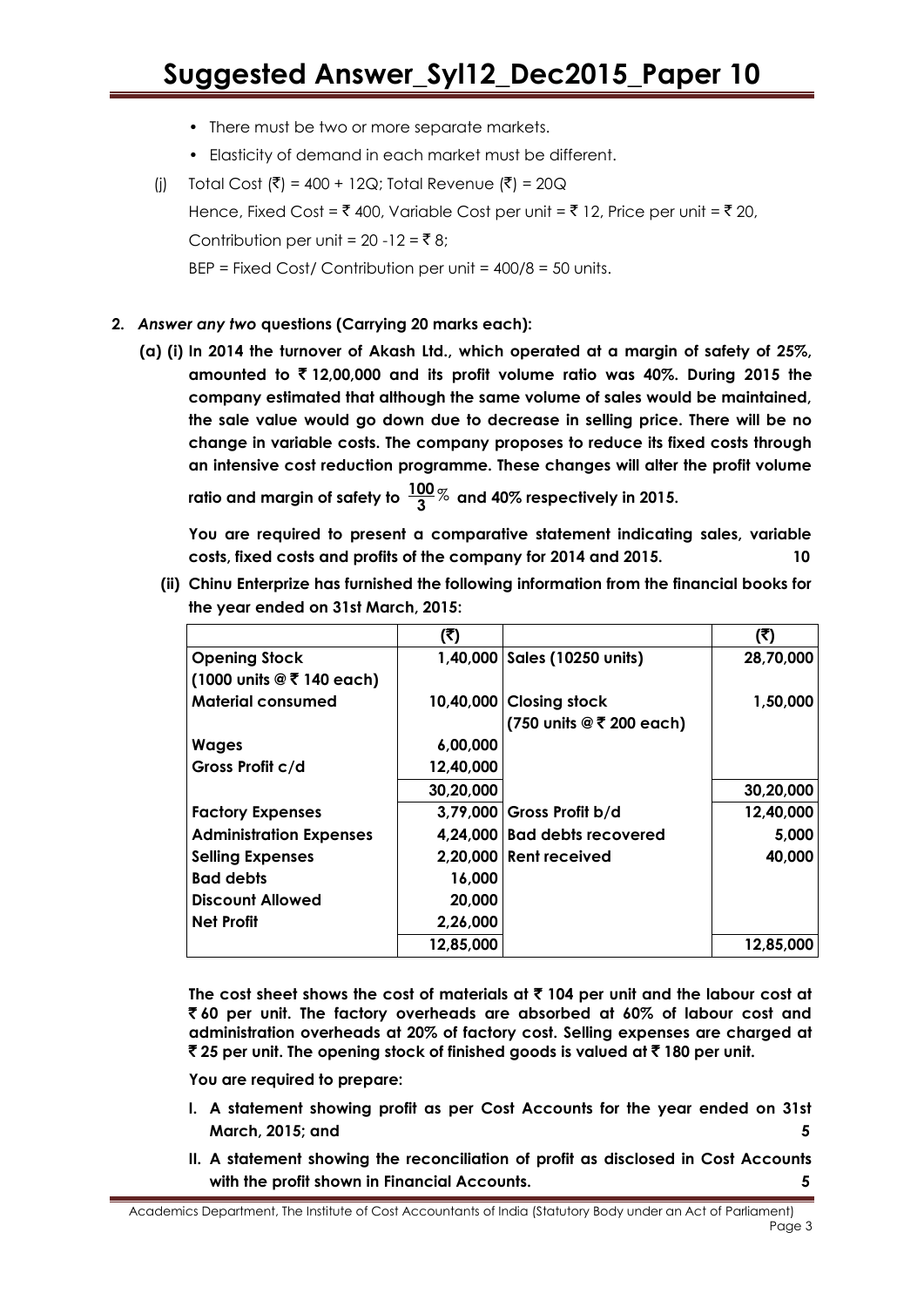### **Answer:**

### **2. (a) (i) Comparative statement indicating sales, variable costs, fixed costs and profits of the company for 2014 and 2015**

|                    | 2014     |           | 2015    |           |
|--------------------|----------|-----------|---------|-----------|
|                    | Note no. |           | Note no |           |
| Sales (S)          |          | 12,00,000 |         | 10,80,000 |
| Variable Cost (VC) |          | 7,20,000  |         | 7,20,000  |
| Contribution (C)   |          | 4,80,000  |         | 3,60,000  |
| <b>BEP</b>         |          | 9,00,000  |         | 6,48,000  |
| Fixed Cost (FC)    |          | 3,60,000  |         | 2,16,000  |
| Profit (P)         |          | 1,20,000  |         | 44,000, 1 |

### **Working Notes:**

### **2014:**

 $P/V$  Ratio = 0.4 (Given)

 $VC/S = 1 - P/V = 1 - 0.4 = 0.6$ 

 $MOS = 0.25 \times S$  (Given)

- 1.  $VC = (VC/S) \times S = 0.6 \times 1200000 = \text{\textsterling}7,20,000$
- 2. C = S VC = ₹ 4,80,000
- 3. BEP = S MOS = S 0.25×S = 0.75 × S =  $\overline{5}$  9,00,000
- 4. FC = BEP × P/V = 9,00,000 × 0.4 =  $\overline{5}$  3,60,000
- 5. P = C FC = 4,80,000 3,60,000 = ₹ 1,20,000

### **2015:**

6.  $VC = ₹7,20,000$  (Same as 2014) P/V Ratio = 100/3% = 1/3 (Given)

$$
VC/S = 1 - 1/3 = 2/3
$$

- $MOS = 0.40 \times S$  (Given)
	- 7. S = VC × (3/2) = 7,20,000 × 3/2 = ₹ 10,80,000
	- 8. C = S VC= 10,80,000 7,20,000 = ₹ 3,60,000
	- 9. BEP = S -MOS = 10,80,000 0.40  $\times$  S = 10,80,000 4,32,000 = ₹ 6,48,000
	- 10. FC = BEP × P/V = 6,48,000 × 100/3% = ₹ 2,16,000
	- 11. P = C FC = 3,60,000 2,16,000 = ₹ 1,44,000

### **Alternative Answer:**

### **Marginal Cost Statement:**

| <b>Particulars</b>               | <b>Year 2014</b>                                                            | <b>Year 2015</b>                                                                  |
|----------------------------------|-----------------------------------------------------------------------------|-----------------------------------------------------------------------------------|
| Sales (S)                        | 12,00,000                                                                   | $7,20,000 \div \frac{2}{3} = 10,80,000$                                           |
| Less: Variable Cost              | $(Bal fig) = (Sales - Contrib.)$<br>7,20,000                                | (no change in volume)<br>$=7,20,000$                                              |
| Contribution<br>Less: Fixed Cost | (at 40% of Sales) 4,80,000<br>$(Bal fig) = (Contrib. - Profit)$<br>3,60,000 | (Sales - Variable Cost) 3,60,000<br>$(bal fig) = (Contrib. - Profit)$<br>2,16,000 |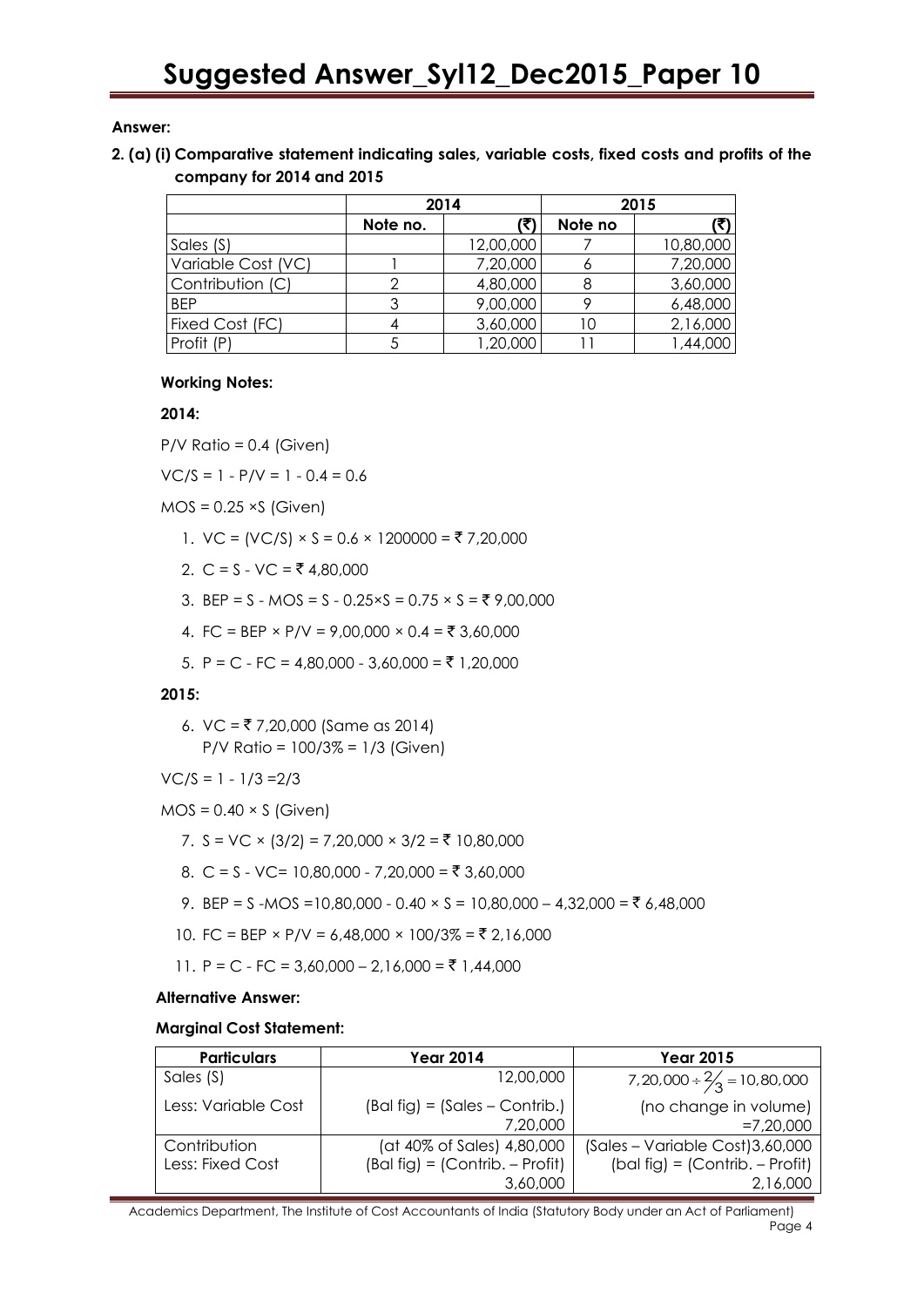| Profit                    | (See computation below)                   | (See computation below)                   |
|---------------------------|-------------------------------------------|-------------------------------------------|
|                           | 1,20,000                                  | 1,44,000                                  |
| Margin of Safety          | $(25\% \text{ of } 12,00,000) = 3,00,000$ | $(40\% \text{ of } 10,80,000) = 4,32,000$ |
| PV Ratio                  | $(Given)$ 40%                             | (Given) 100/3%                            |
| $Profit = MOS \times PVR$ | $3,00,000 \times 40\% = 1,20,000$         | $4,32,000 \times 100/300 = 1,44,000$      |

**Note:** Since there is no change in volume, **Total Variable Cost will remain the same** for both years. Since PV Ratio for 2015 is 100/3%, Variable Cost = 1 - 1/3= 2/3. Hence Sales figure is derived there from.

### **(ii)** Working Note 1: Statement of Cost (10000 units)

|                                             | Total cost (₹) | Cost per unit (₹) |
|---------------------------------------------|----------------|-------------------|
| <b>Materials</b>                            | 10,40,000      | 104 I             |
| Wages                                       | 6,00,000       | 60 I              |
| Factory Overhead 60% of Wages               | 3,60,000       | 36 I              |
| Factory cost                                | 20,00,000      | 200               |
| Administrative overhead 20% of factory cost | 4,00,000       | 40 l              |
| Total cost                                  | 24,00,000      | 240               |

### **Statement of Profit as per Cost Accounts**

|                                             | <b>Units</b> |           |
|---------------------------------------------|--------------|-----------|
| Opening stock @ ₹180 per unit               | 1000         | 1,80,000  |
| Cost of production $@$ ₹240 per unit (WN 1) | 10000        | 24,00,000 |
| Total                                       | 11000        | 25,80,000 |
| Less: Closing stock @ ₹240 per unit         | 750          | 1,80,000  |
| Cost of Goods Sold                          | 10250        | 24,00,000 |
| Selling expense @ ₹ 25 per unit             |              | 2,56,250  |
| Cost of sales                               |              | 26,56,250 |
| Profit (Balancing figure)                   |              | 2,13,750  |
| Sales                                       | 10250        | 28,70,000 |

### Reconciliation Statement for the year ending 31 March 2015 ( $\overline{(\overline{z})}$  ( $\overline{(\overline{z})}$

| Profit as per Cost Accounts                                                              |        | 213,750 |
|------------------------------------------------------------------------------------------|--------|---------|
| Add: Over valuation of opening stock in Cost Accounts<br>$(1,80,000 - 1,40,000)$         |        |         |
| Over recovery of selling expenses in Cost Accounts<br>$(2,56,250 - 2,20,000)$            | 36,250 |         |
| <b>Income included only in Financial Accounts:</b>                                       |        |         |
| <b>Bad debt recovered</b>                                                                | 5,000  |         |
| Rent received                                                                            | 40,000 | 121,250 |
|                                                                                          |        | 335,000 |
| <b>Less:</b> Over valuation of closing stock in Cost Accounts<br>$(1,80,000 - 1,50,000)$ | 30,000 |         |
| Under recovery of factory overheads in Cost Accounts<br>$(3,79,000 - 3,60,000)$          | 19,000 |         |
| Under recovery of admin, overheads in Cost Accounts<br>$(4,24,000 - 4,00,000)$           | 24,000 |         |
| <b>Expenses included only in Financial Accounts:</b>                                     |        |         |
| <b>Bad debts</b>                                                                         | 16,000 |         |
| Discount allowed                                                                         | 20,000 | 109,000 |
| Profit as per Financial Accounts                                                         |        | 226,000 |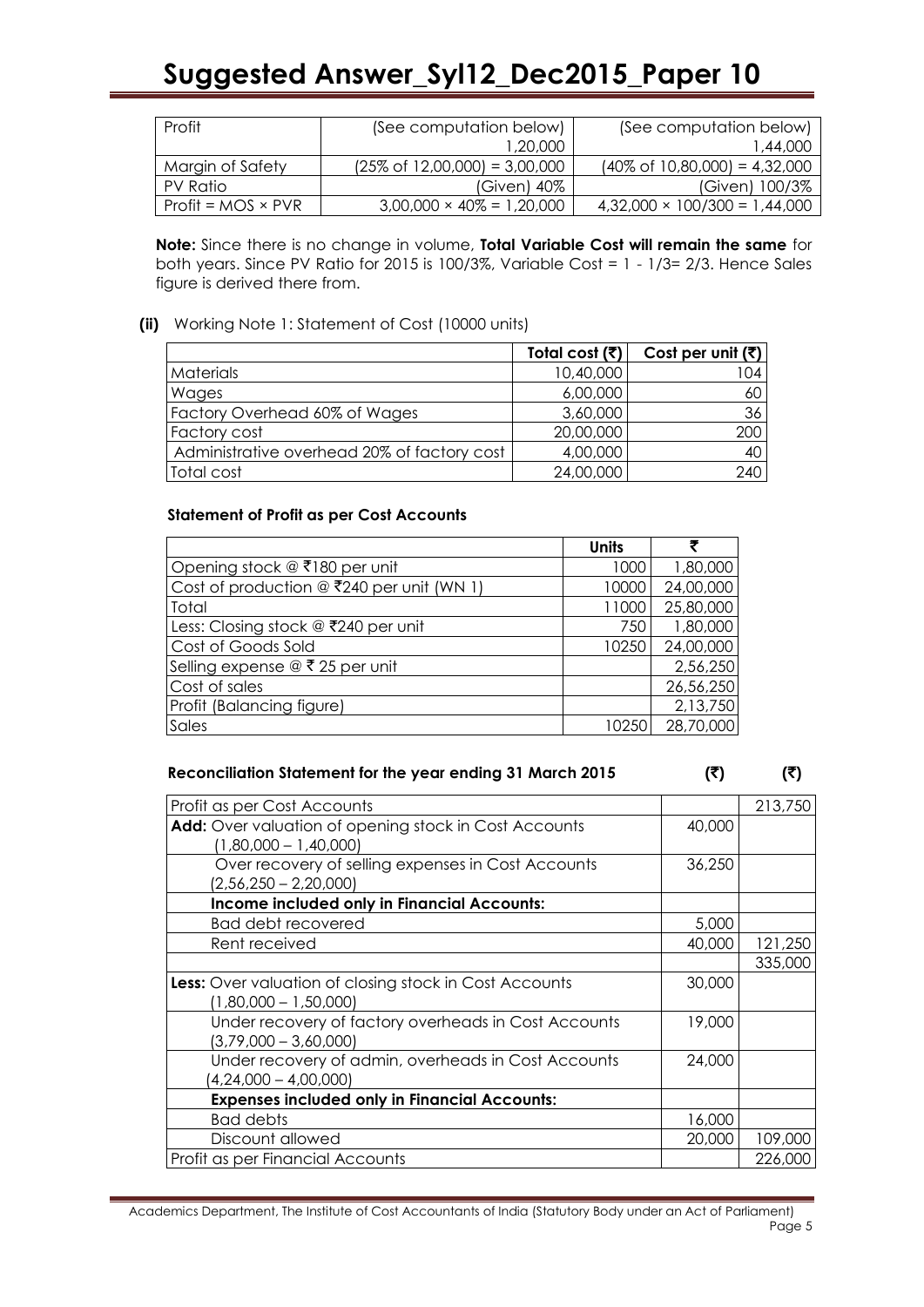**(b) (i) A manufacturing company operates a costing system and showed the following data in respect of the month of November, 2015.**

| <b>Budgeted</b>         |  | Actual                                              |                 |
|-------------------------|--|-----------------------------------------------------|-----------------|
| <b>Working days</b>     |  | 20 Working days                                     | 22 <sub>1</sub> |
| <b>Man hours</b>        |  | $4,000$ Man hours                                   | 4,200           |
| Fixed Overhead Cost (₹) |  | 2,400 Fixed Overhead Cost $(\overline{\mathbf{x}})$ | 2,500           |
| Output (units)          |  | 800 Output (units)                                  | 900             |

**You are required to calculate fixed overhead variances from the above data. 6**

**(ii) From the following data, prepare a Production Budget for ABC Co. Ltd., for the six months period ending on 30th June, 2015. Stocks for the budgeted period: (in units)**

|         |                        | $\cdots$            |
|---------|------------------------|---------------------|
| Product | As on 01 January, 2015 | As on 30 June, 2015 |
|         | 6.000                  | 10,000              |
|         | 9,000                  | 8,000               |
|         | 12,000                 | 17,500              |

**Other relevant data:**

| Product | Normal loss in production | <b>Requirement to fulfill sales</b> |
|---------|---------------------------|-------------------------------------|
|         |                           | programme (units)                   |
|         | 4%                        | 60,000                              |
|         | $2\%$                     | 50,000                              |
|         | 5%                        | 80,000                              |
|         |                           |                                     |

**(iii) Naitik Ltd. provides the following cost data of a product passing through two manufacturing processes: Process A and Process B.**  $($ Amonim<sup>1</sup> $\in$  $\overline{f}$ )

|                         |                  | (ANOVNI IN V)    |
|-------------------------|------------------|------------------|
|                         | <b>Process A</b> | <b>Process B</b> |
| Input: 8800 units       | 9,59,200         |                  |
| <b>Material</b>         | 46,500           | 93,680           |
| <b>Labour Cost</b>      | 1,45,000         | 95,000           |
| <b>Electric Power</b>   | 48,000           | 32,000           |
| <b>Normal loss</b>      | 5%               | 4%               |
| Value of scrap per unit | 10               | 12               |
| Output (units)          | 8,300            | 8,000            |

**Other manufacturing expenses are** ` **1,68,000 to be charged on the basis of labour cost.**

**You are required to prepare the Process Accounts, Abnormal Loss Account and Abnormal Gain Account. 8**

### **Answer:**

### **2. (b) (i) WN 1:**

Standard fixed overhead per unit = budgeted fixed overhead cost/ budgeted units of output =  $2400/800 = ₹ 3$ 

Standard fixed overhead per man hour = budgeted fixed overhead cost/ budgeted man hours =  $2400/4000 = ₹ 0.6$ 

Standard fixed overhead per day = budgeted fixed overhead cost/ budgeted days  $= 2400/20 = ₹ 120$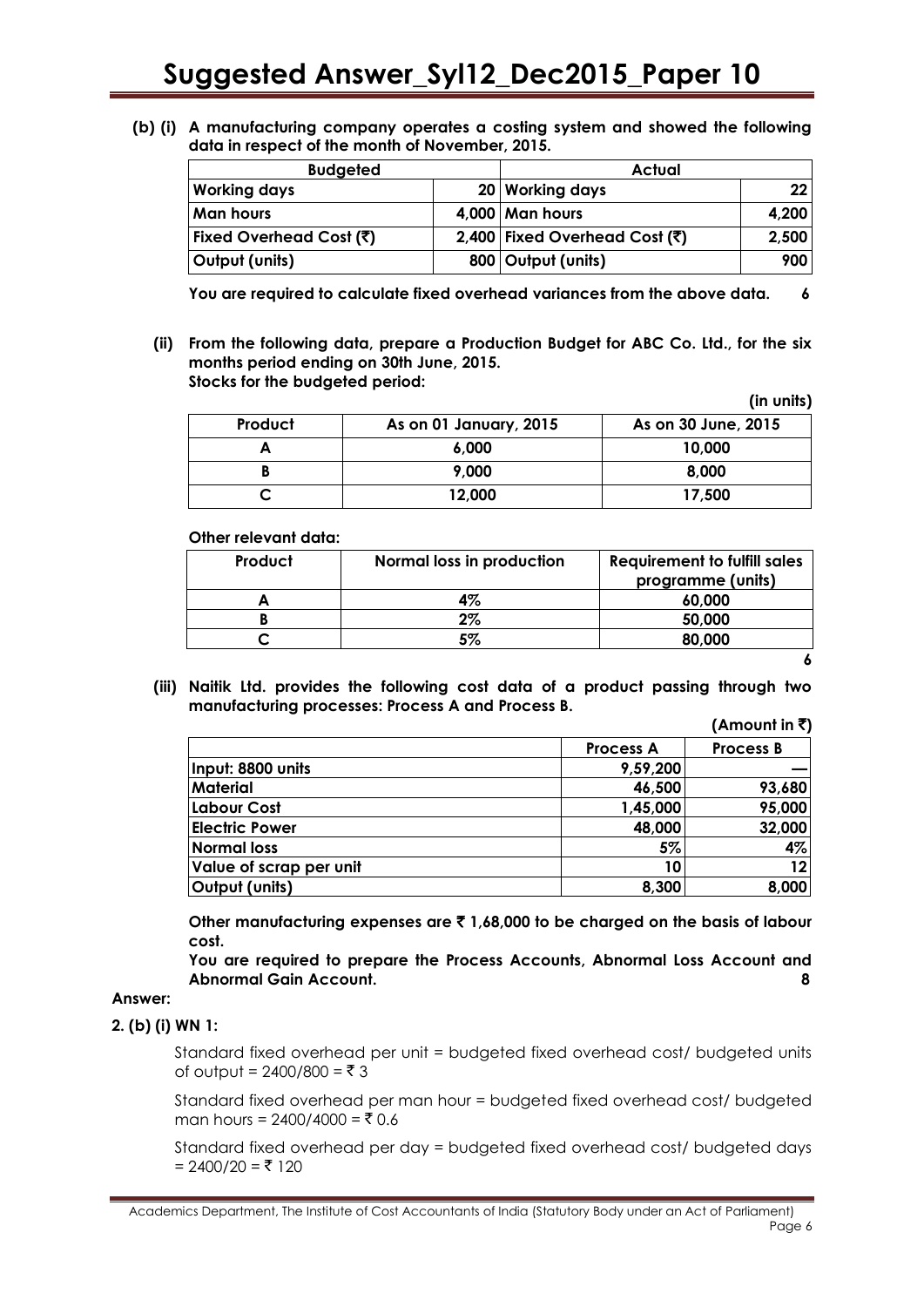### **WN 2:**

- A. Standard Fixed Overhead Cost = Standard fixed overhead per unit × Actual Output (units) = ₹ 3 × 900 = ₹ 2700
- B. Fixed Overhead absorbed in actual hours = Standard fixed overhead per hour × Actual hours =  $\bar{x}$  0.6 × 4200 =  $\bar{x}$  2520
- C. Fixed Overhead Cost absorbed in actual days = Standard fixed overhead per days × Actual days = ₹ 120 × 22 = ₹ 2640
- D. Budgeted Fixed Overhead Cost =  $\bar{z}$  2400
- E. Actual Fixed Overhead Cost =  $\overline{5}$  2500

### **Computation of Variances:**

Fixed Overhead Efficiency Variance = A - B = ₹ 2700 - ₹ 2520 = ₹ 180 (Favourable) Fixed Overhead Capacity Variance =  $B - C = ₹ 2520 - ₹ 2640 = ₹ 120$  (Adverse) Fixed Overhead Calendar Variance = C - D = ₹ 2640 - ₹ 2400 = ₹ 240 (Favourable) Fixed Overhead Volume Variance = A - D = 12700 -  $\overline{\mathfrak{c}}$  2400 =  $\overline{\mathfrak{c}}$  300 (Favourable) Fixed Overhead Expenditure Variance = D - E = ₹ 2400 - ₹ 2500 = ₹ 100 (Adverse) Fixed Overhead Variance = A - E = ₹ 2700 - ₹ 2500 = ₹ 200 (Favourable)

### **(b) (ii)**

#### **Production budget for 6 months ending on 30 June 2015**

| <b>Details</b>                                    | Products (units) |          |          |  |
|---------------------------------------------------|------------------|----------|----------|--|
|                                                   | A                | В        | в        |  |
| <b>Budgeted sales</b>                             | 60000            | 50000    | 80000    |  |
| Add: Closing stock                                | 10000            | 8000     | 17500    |  |
| Total required stock                              | 70000            | 58000    | 97500    |  |
| Less: Opening stock                               | 6000             | 9000     | 12000    |  |
| Net production                                    | 64000            | 49000    | 85500    |  |
| Add: Normal loss in production = Net production × | (4%)             | (2%)     | (5%)     |  |
| Normal Loss % / (100 - Normal Loss %)             | 2666.67          | 1000.00  | 4500.00  |  |
| <b>Gross production</b>                           | 66666.67         | 50000.00 | 90000.00 |  |

### **(b) (iii)**

#### **Process A Account**

| <b>Particulars</b>    | <b>Units</b> | Amount    | <b>Particulars</b>              | <b>Units</b> | Amount    |
|-----------------------|--------------|-----------|---------------------------------|--------------|-----------|
|                       |              | (₹)       |                                 |              | (₹)       |
| Input                 | 8800         |           | 9,59,200 Normal Loss A/C (5% of | 440          | 4,400     |
|                       |              |           | 8800)                           |              |           |
| Material              |              |           | 46,500 Abnormal<br>A/C<br>Loss  | 60           | 9,300     |
|                       |              |           | (WN 2)                          |              |           |
| Labour cost           |              |           | 1,45,000 Process B A/C (@ ₹155  | 8300         | 12,86,500 |
|                       |              |           | pul                             |              |           |
| <b>Electric Power</b> |              | 48,000    |                                 |              |           |
| Other manufacturing   |              | 1,01,500  |                                 |              |           |
| Expenses (WN 1)       |              |           |                                 |              |           |
|                       | 8800         | 13,00,200 |                                 | <b>8800</b>  | 13,00,200 |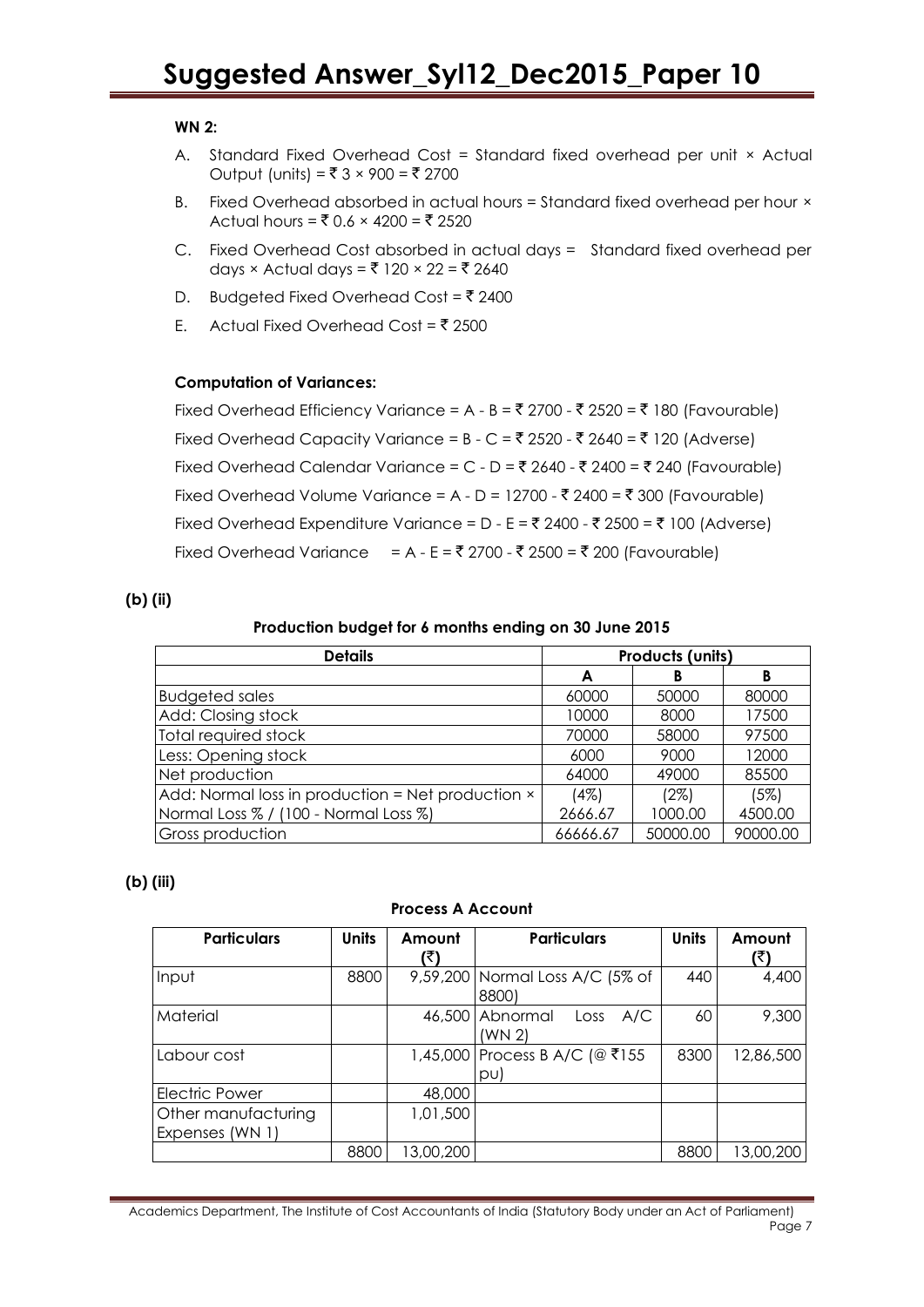| <b>Particulars</b>                     | <b>Units</b> | Amount<br>R) | <b>Particulars</b>                          | <b>Units</b> | Amount<br>(₹ |
|----------------------------------------|--------------|--------------|---------------------------------------------|--------------|--------------|
| Input                                  | 8300         |              | 12,86,500   Normal Loss A/C (4%<br>of 8300) | 332          | 3,984        |
| Material                               |              | 93,680       |                                             |              |              |
| Labour cost                            |              |              | 95,000 Finished<br>Stock<br>A/C (@ ₹197pu)  | 8000         | 15,76,000    |
| <b>Electric Power</b>                  |              | 32,000       |                                             |              |              |
| Other manufacturing<br>Expenses (WN 1) |              | 66,500       |                                             |              |              |
| Abnormal Gain A/C (WN 3)               | 32           | 6,304        |                                             |              |              |
|                                        | 8332         | 15,79,984    |                                             | 8332         | 15,79,984    |

### **Process B Account**

#### **Abnormal Loss Account**

| <b>Particulars</b> | <b>Units</b> | Amount<br>(₹) | <b>Particulars</b> | <b>Units</b> | Amount<br>(3) |
|--------------------|--------------|---------------|--------------------|--------------|---------------|
| Process A A/c      | 60           |               | $9,300$ Bank A/c   | 60           | 600           |
|                    |              |               |                    |              |               |
|                    |              |               | $P/L$ A/c          |              | 8,700         |
|                    | 60           | 9,300         |                    | 60           |               |

### **Abnormal Gain Account**

| <b>Particulars</b> | <b>Units</b> | Amount | <b>Particulars</b> | <b>Units</b> | Amount |
|--------------------|--------------|--------|--------------------|--------------|--------|
| Normal Loss A/c    | 32           |        | 384 Process B A/c  | 32           | 6,304  |
|                    |              |        |                    |              |        |
| $P/L$ A/c          |              | 5,920  |                    |              |        |
|                    | 32           | 6,304  |                    | 32           | 304    |

WN 1: Other Manufacturing Expenses charged as % of Labour Cost

 $= 1,68,000 \times 100/(1,45,000 + 95,000) = 70\%$ 

WN 2: Cost per unit =  $(13,00,200 - 4,400) / (8,800 - 440) = ₹155$ 

Value of Abnormal Loss =  $155 \times 60 = ₹ 9,300$ 

- WN 3: Cost per unit =  $(15,73,680 3,984)$  /  $(8,300 332) = ₹197$  $Value of Abnormal Gain = 197 \times 32 = ₹ 6,304$
- **(c) (i) XYZ Ltd., which has a system of assessment of Divisional Performance on the basis of residual income, has two Divisions, Alfa and Beta. Alfa has annual capacity to manufacture 15,00,000 units of a special component that it sells to outside customers but has idle capacity. The budgeted residual income of Beta is**  ` **1,20,00,000 and that of Alfa is** ` **1,00,00,000.**

**Other relevant details extracted from the budget for the current year are as follows:**

| <b>Particulars of Alfa:</b>  |                                  |
|------------------------------|----------------------------------|
| Sale (Outside customers)     | 12,00,000 units @ ₹ 180 per unit |
| Variable cost per unit       | ₹ 160                            |
| <b>Divisional fixed cost</b> | ₹80,00,000                       |
| Capital employed             | ₹7,50,00,000                     |
| <b>Cost of Capital</b>       | $12\%$                           |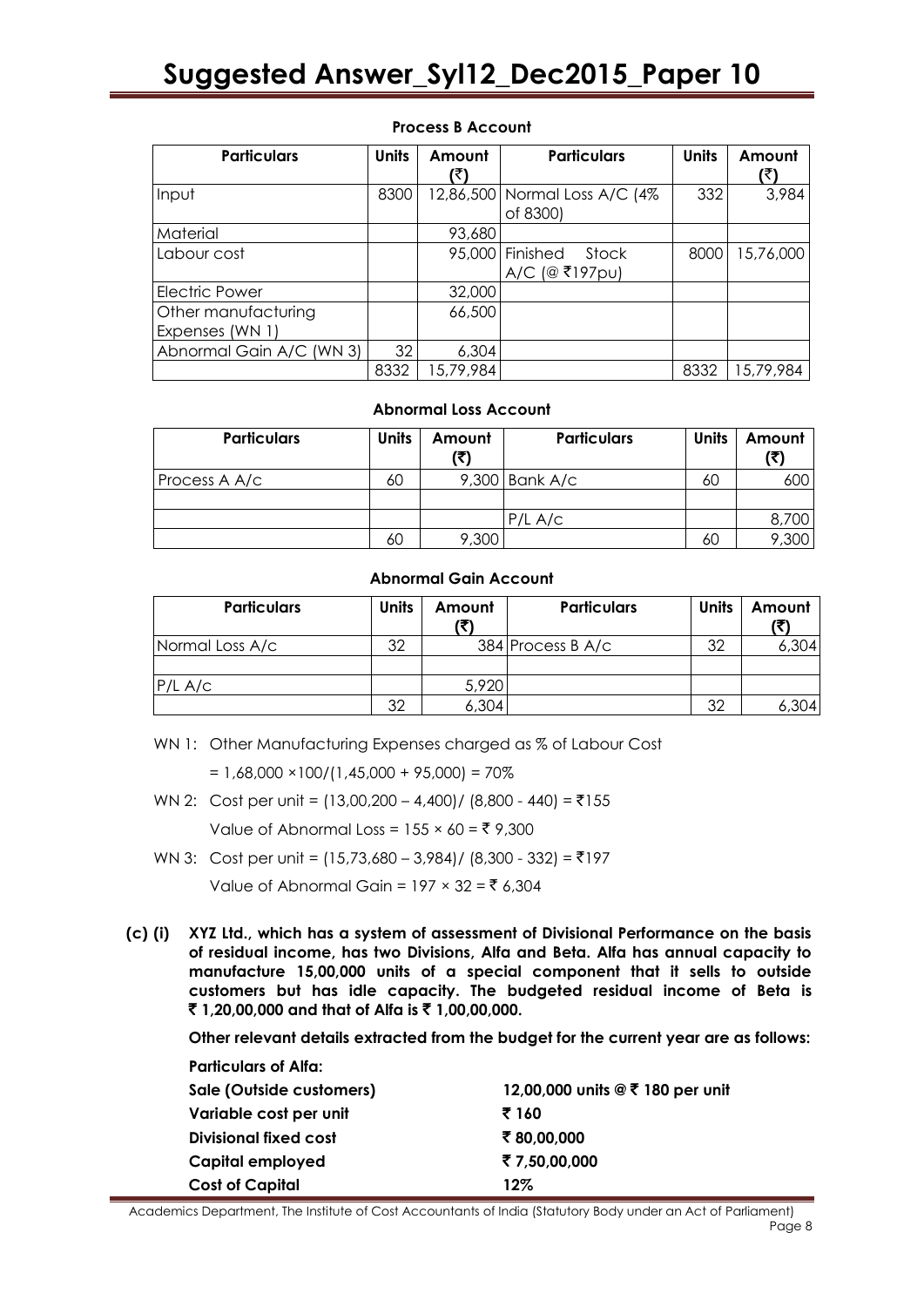**Beta has received a special order for which it requires components similar to the ones made by Alfa. Fully aware of the idle capacity of Alfa, Beta has asked Alfa to quote for manufacture and supply of 3,00,000 units of the components with a slight modification during final processing. Alfa and Beta agreed that this will involve an extra variable cost to Alfa amounting to** ` **5 per unit.**

- **I. Calculate the transfer price, which Alfa should quote to Beta to achieve its budgeted residual income. 6**
- **II.** If Beta can buy the required components from open market at a price of  $\bar{\tau}$  180 **(situation A),** ` **172 (situation B) or** ` **160 (situation C), what should be its autonomous decision: buying from market at market price or buying from Alfa at the transfer price, in each of the situations? Also state with reason in what situation the decision of Beta may result in a sub-optimal decision for the company as a whole. 6**
- **(ii) Roshan Ltd., produces three products P, Q and R and for each of them uses three different machines X, Y and Z. Capacity of the machines are limited to 7000 hours for X, 8600 hours for Y and 5400 hours for Z per month. Relevant data for November 2015 are stated below:**

| <b>Products</b>                        |        | Q     |       |
|----------------------------------------|--------|-------|-------|
| Selling price per unit $(\bar{\zeta})$ | 10,000 | 8,000 | 6,000 |
| Variable cost per unit (₹)             | 7,000  | 5,600 | 4,000 |
| Machine hours required per unit        |        |       |       |
|                                        | 20     | 12    |       |
|                                        | 20     | 18    |       |
|                                        | 20     |       |       |
| <b>Expected Demand (units)</b>         | 200    | 200   | 200   |

**Machine Z is identified as the bottleneck. Calculate the optimum product mix based on the throughput concept and ascertain the total profits if fixed cost amounts to** ` **7,80,000. 8**

### **Answer:**

**2.(c) (i)**

### **I. Contribution required for budgeted Residual Income of Alfa:**

| <b>Fixed Cost</b>               | 80,00,000   |
|---------------------------------|-------------|
| Capital Charge on 75000000 ×12% | 90,00,000   |
| Residual Income                 | 1,00,00,000 |
| Total Contribution required     | 2,70,00,000 |

| Contribution required from existing units | $12,00,000 \times 20$   2,40,00,000 |           |
|-------------------------------------------|-------------------------------------|-----------|
| Contribution required on 300000 units     | $2,70,00,000 - 2,40,00,000$         | 30,00,000 |
| Required contribution per unit            | 30,00,000/300000                    |           |
| Variable cost per unit (existing)         |                                     | 160       |
| Increase in variable cost per unit        |                                     |           |
| Transfer Price per unit                   | $10 + 160 + 5$                      |           |

### **II. Statement showing optimality of autonomous decision of Beta**

| <b>Situations</b>                                            |     |                                 |     |
|--------------------------------------------------------------|-----|---------------------------------|-----|
| Market price per unit                                        | 180 | 172                             | 160 |
| Transfer price                                               | 175 | 175                             | 175 |
| Beta's decision (lower of the   Buy from Alfa<br>two prices) |     | Buy from market Buy from market |     |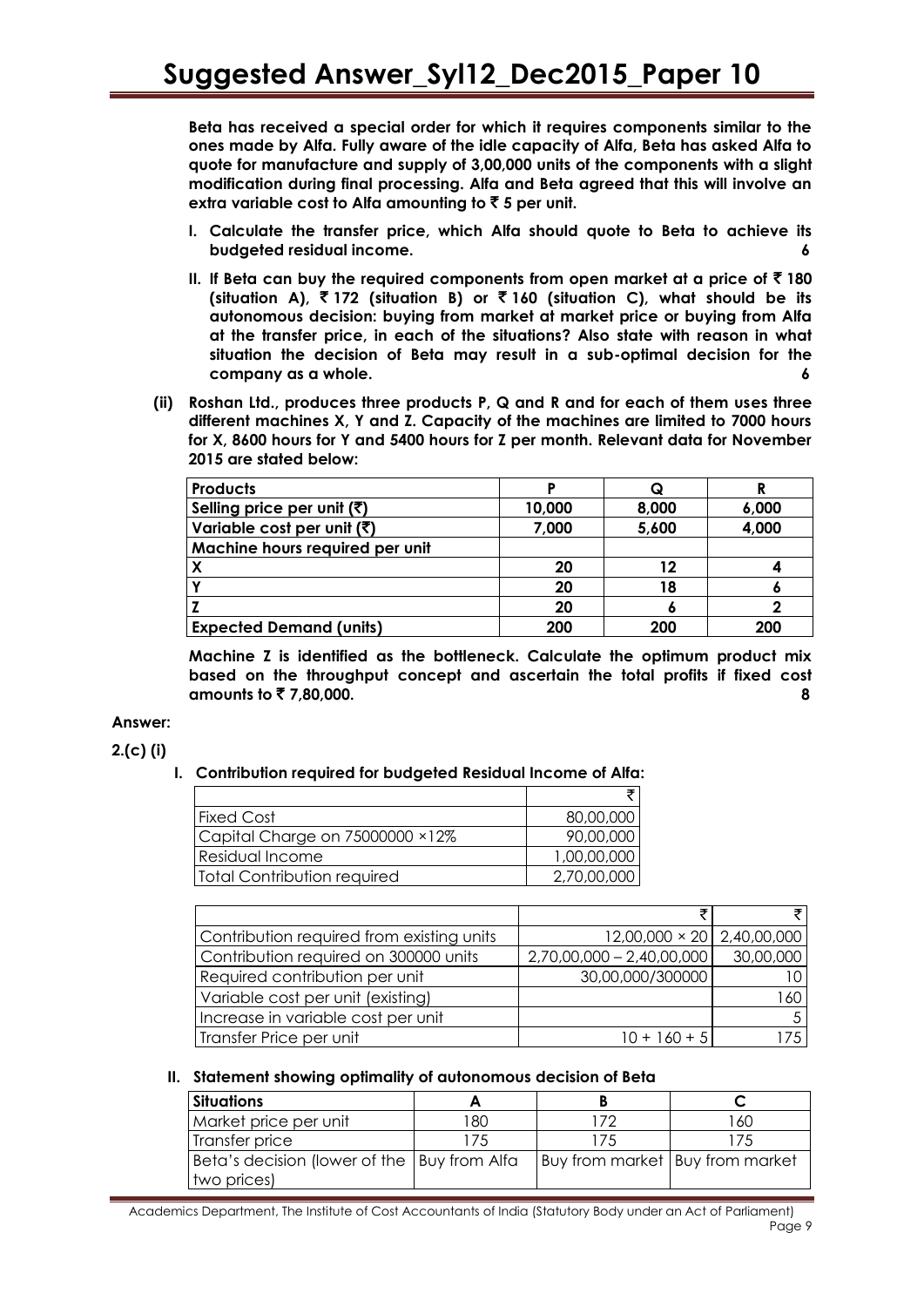| Cost to company for<br>divisional transfer (variable<br>cost only) | 165                      | 165                                                                                  | 165                            |
|--------------------------------------------------------------------|--------------------------|--------------------------------------------------------------------------------------|--------------------------------|
| Cost to company for buying<br>from market                          | 180                      | 172                                                                                  | 160                            |
| Minimum cost decision for<br>the company                           | Buy from Alfa<br>165<180 | Buy from Alfa<br>(165<172)                                                           | Buy from market<br>(160 < 165) |
| Optimality of Decision of<br>Beta                                  | Optimal                  | Sub-optimal<br>(as for buying<br>from market<br>company suffers<br>extra cost of ₹7) | Optimal                        |

### **2. (c) (ii)**

| <b>Particulars</b>                                         | P      | Q      | R      |         |
|------------------------------------------------------------|--------|--------|--------|---------|
| Selling price per unit (₹)                                 | 10000  | 8000   | 6000   |         |
| Variable cost per unit $(\bar{\zeta})$                     | 7000   | 5600   | 4000   |         |
| Machine hours required per unit                            |        |        |        |         |
| Χ                                                          | 20     | 12     | 4      |         |
|                                                            | 20     | 18     | 6      |         |
|                                                            | 20     | 6      | 2      |         |
| <b>Expected Demand (units)</b>                             | 200    | 200    | 200    |         |
| Contribution Per Unit (CPU) (₹)                            | 3000   | 2400   | 2000   |         |
| Contribution per hour of $Z$ (Bottleneck) =                | 150    | 400    | 1000   |         |
| CPU/Machine hour per unit                                  |        |        |        |         |
| Rank of preference                                         | 3      | 2      |        |         |
| Hours allotted in order of preference: R: $200 \times 2 =$ | 3800   | 1200   | 400    | 5400    |
| 400                                                        |        |        |        |         |
| $Q.200 \times 6 = 1200$                                    |        |        |        |         |
| P: Residual = $5400 - (400 + 1200)$                        |        |        |        |         |
| Optimum Product Mix (Units):                               | 190    | 200    | 200    |         |
| Max Demand for R and Q and 3800/20=190 for P               |        |        |        |         |
| Contribution $(\bar{\bar{\mathbf{x}}})$ : Units × CPU      | 570000 | 480000 | 400000 | 1450000 |
| Fixed Cost $(\bar{\bar{\mathbf{z}}})$                      |        |        |        | 780000  |
| Total Profit (₹)                                           |        |        |        | 670000  |

### **3.** *Answer any two* **questions (Carrying 8 marks each):**

- **(a) (i) A Company meets the threshold limits for both maintenance of cost records and cost audit in Year-0 and consequently comes under the purview of the Rules in Year-I. If turnover of the company gets reduced to lower than the prescribed threshold limit in Year-I, will Cost Records and Cost Audit be applicable for Year-2? 4**
	- **(ii) Is maintenance of cost accounting records mandatory for a multi-product company where all the products are not covered under the Rules even if the Turnover of the individual product/s that are covered under the Rules is less than rupees thirty five crores? 4**

### **Answer:**

**3. (a) (i)** Rule 3 of the Companies (Cost Records and Audit) Rules, 2014 states that a company engaged in the production of the goods or providing of services as prescribed having an overall turnover from all its products and services of rupees thirty five crore or more during the immediately preceding financial year, shall

Academics Department, The Institute of Cost Accountants of India (Statutory Body under an Act of Parliament) Page 10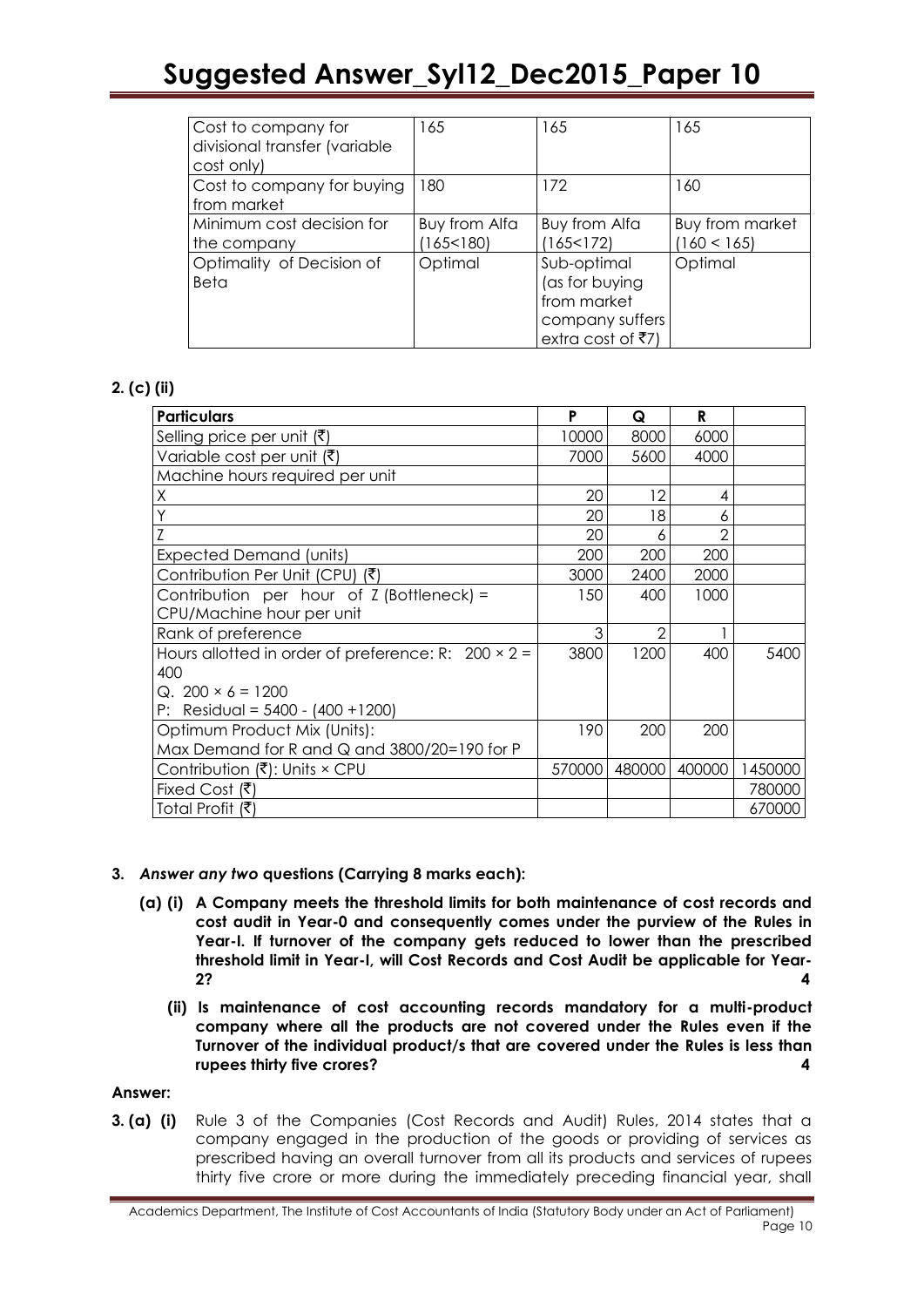include cost records for such products or services in their books of account. Since the threshold limit for applicability of maintenance of cost accounting records is met in Year-0, the cost records are required to be maintained from Year-1. Once the maintenance of cost records becomes applicable, it would be maintained on a continuous basis in the subsequent years also. In the same line, cost audit will be applicable from Year-1 and for every year thereafter.

**(ii)** The Rules provide threshold limits for the company as a whole irrespective of whether all its products are as per the prescribed industry/sector provided under Table A or Table B. The Rules do not provide any minimum product specific threshold limits for maintenance of cost accounting records and consequently the company would be required to maintain cost accounting records for the products covered under Table-A or Table-B or both even if the turnover of such products is below rupees thirty five crores.

### **(b) What are the duties of the Companies in relation to provisions of Section 148 of the Companies Act, 2013 und the Rules framed there under? 8**

### **Answer:**

- **3. (b)** Every company required to get cost audit conducted under Section 148(2) of the Companies Act, 2013 shall:-
	- (I) Appoint a cost auditor within one hundred and eighty days of the commencement of every financial year;
	- (II) Inform the cost auditor concerned of his or its appointment;
	- (III) File a notice of such appointment with the Central Government within a period of thirty days of the Board meeting in which such appointment is made or within a period of one hundred and eighty days of the commencement of the financial year, whichever is earlier, through electronic mode, in **form CRA-2**, along with the fee as specified in Companies (Registration Offices and Fees) Rules, 2014;
	- (IV) Within a period of thirty days from the date of receipt of a copy of the cost audit report, furnish the Central Government with such report along with full information and explanation on every reservation or qualification contained therein, in **form CRA-4** along with fees specified in the Companies (Registration Offices and Fees) Rules, 2014.

### **(c) What are the eligibility criteria for appointment as a cost auditor? 8**

### **Answer:**

- **3. (c)** Eligibility Criteria under Section 141 of the Companies Act, 2013 read with Rule 10 of the Companies (Audit and Auditors) Rules, 2014 and Section 148 of the Companies Act, 2013. The following persons are not eligible for appointment as a cost auditor:
	- (I) A body corporate. However, a Limited Liability partnership registered under the Limited Liability Partnership Act, 2008 can be appointed. [Section 141(3)(a)].
	- (II) An officer or employee of the company. [Section 141(3)(b)].
	- (III) A person who is a partner, or who is in the employment, of an officer or employee of the company. [Section 141(3)(c)].
	- (IV) A person who, or his relative or partner is holding any security of or interest in the company or any of its subsidiary or of its holding or associate company or a subsidiary of such holding company. [Section 141(3)(d)(i)].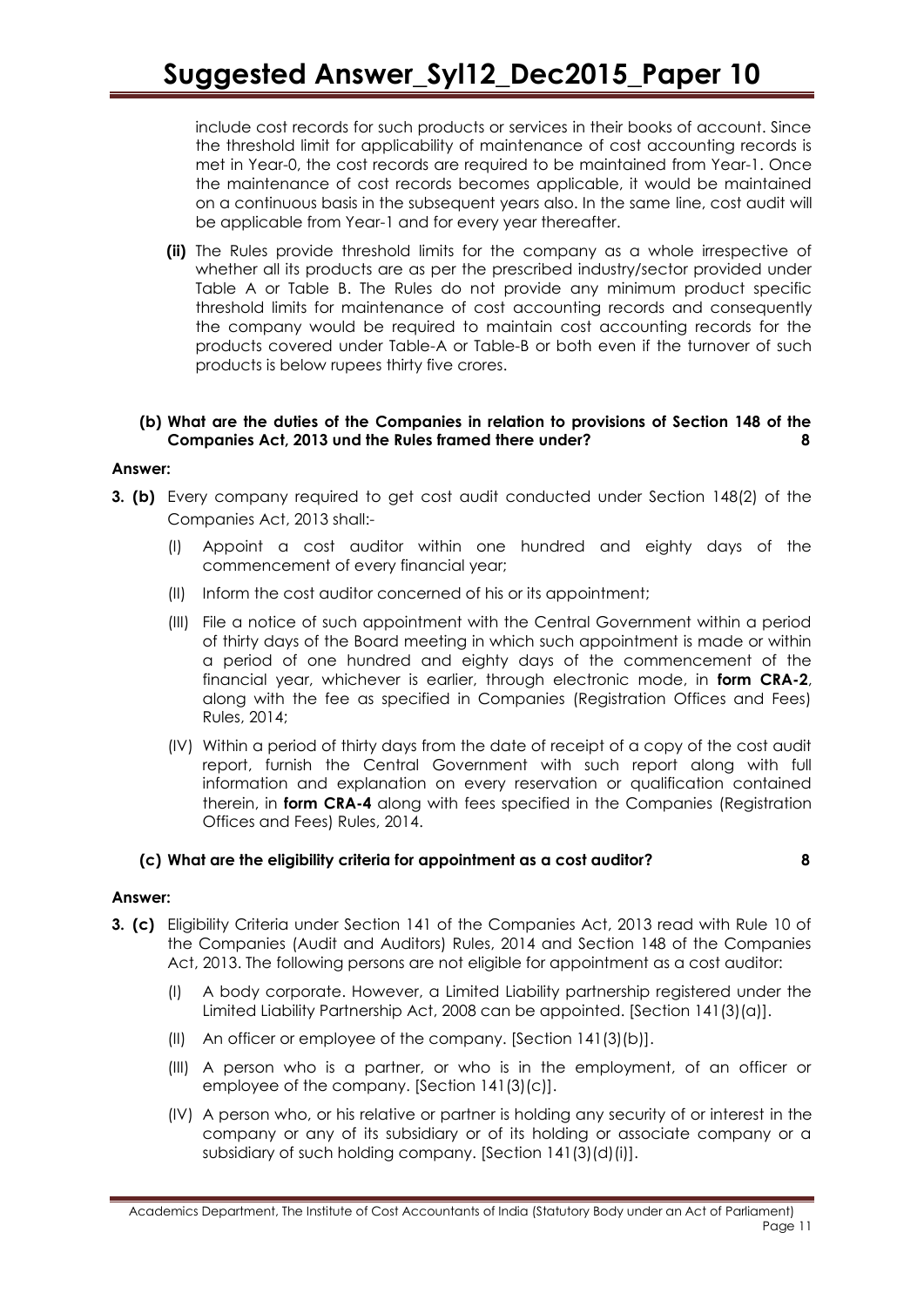- (V) Relatives of any partner of the firm holding any security of or interest in the company of face value exceeding  $\bar{\tau}$  1 lakh. [Section 141(3)(d)(i) and Rule 10(1) of Companies (Audit and Auditors) Rules, 2014].
- (VI) A person who is indebted to the company or its subsidiary, or its holding or associate company or a subsidiary or such holding company, for an amount exceeding  $\bar{\tau}$  5 lakhs. [Section 141(3)(d)(ii) and Rule 10(2) of Companies (Audit and Auditors) Rules, 2014].
- (VII) A person who has given any guarantee or provided any security in connection with the indebtedness of any third person to the company or its subsidiary, or its holding or associate company or a subsidiary of such holding company, for an amount exceeding  $\bar{\xi}$  1 lakh. [Section 141(3)(d)(iii) and Rule 10(3) of Companies (Audit and Auditors) Rules, 2014].
- (VIII)A person or a firm who, whether directly or indirectly, has business relationship with the company or its subsidiary, or its holding or associate company or subsidiary of such holding company or associate company. [Section 141(3 )(e) and Rule 10(4) of Companies (Audit and Auditors) Rules, 2014].
- (IX) A person whose relative is a director or is in the employment of the company as a director or key managerial personnel of the company. [Section 141(3)(f)].
- (X) A person who is in the full time employment elsewhere or a person or a partner of a firm holding appointment as its auditor if such person or persons is at the date of such appointment or reappointment holding appointment as auditor of more than twenty companies. [Section 141(3)(g)].
- (XI) A person who has been convicted by a court for an offence involving fraud and a period of ten years has not elapsed from the date of such conviction. [Section 141(3)(h)].
- (XII) Any person whose subsidiary or associate company or any other form of entity, is engaged as on date of appointment in consulting and providing specialised services to the company and its subsidiary companies: [Section 141(3)(i) and Section 144].
	- $\triangleright$  accounting and book keeping services
	- $\triangleright$  internal audit
	- design and implementation of any financial information system
	- $\triangleright$  actuarial services
	- $\triangleright$  investment advisory services
	- $\triangleright$  investment banking services
	- $\triangleright$  rendering of outsourced financial services
	- > management services
- **4.** *Answer any three* **questions (Carrying 8 marks each):**
	- **(a) (i) The total cost function of Krish Ltd. is C = x3/3 - 5x<sup>2</sup> + 27x + 10, where C is the total cost (**`**) and x is the output in units. A tax @** ` **3 per unit of output is imposed and producer adds it to his cost. The demand function is given by P = 2055 - 5X, where P (**`**) is the price per unit of output. Find the profit maximizing output and the price at that level of output. 4**
		- **(ii) Z Ltd. Sells output in a perfectly competitive market. The average variable cost**  function is  $(\bar{\bar{\zeta}})$  AVC = 300 - 40Q + 2Q<sup>2</sup> where, Q is the quantity in units.

**Z Ltd. has an obligation to pay** ` **500 irrespective of the output produced. What is the price below which Z Ltd. has to shut down its operation in the short run? 4**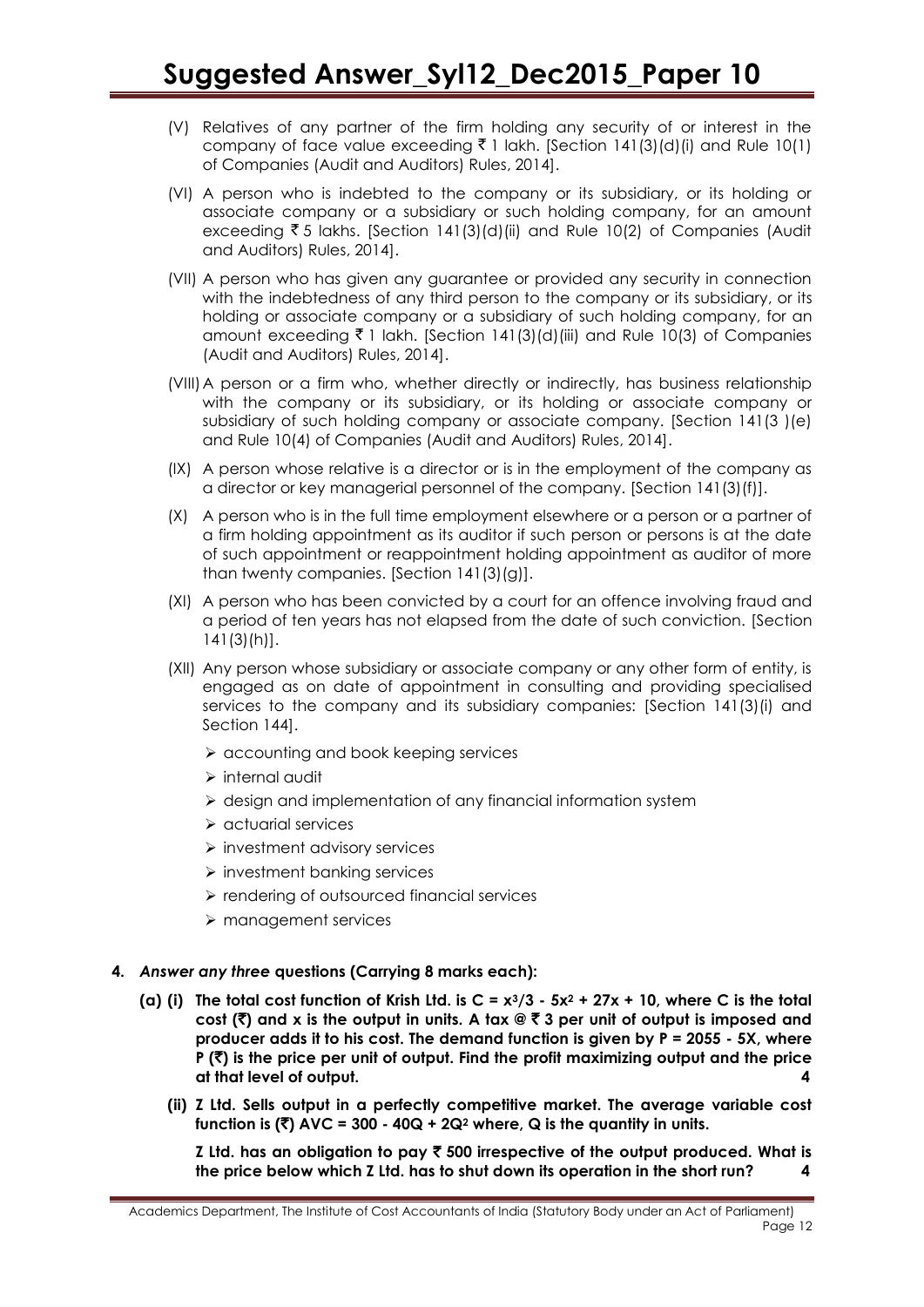### **Answer:**

**4. (a) (i)** Given C =  $X^3/3 - 5X^2 + 27X + 10 + 3X$  [Tax  $\mathcal{Q} \bar{\mathcal{F}}$  3 per unit of output is added]

 $P = 2055 - 5X$ 

Revenue (R)= XP - 2055X - 5X<sup>2</sup>

Profit = R - C = 2055X - 5X<sup>2</sup> -  $(X<sup>3</sup>/3 - 5X<sup>2</sup> + 27X + 10 + 3X)$ 

 $= 2055X - 5X^{2} - X^{3}/3 + 5X^{2} - 27X - 10 - 3X$ 

 $= -X^{3}/3+2025X-10$ 

 $d(Profit)/dX = -3X<sup>2</sup>/3 + 2025 = 0$  [at maximization first derivative = 0]

 $X^2 = 2025$ 

 $X = 45$ 

 $D^2$  (Profit)/dX<sup>2</sup> = -2x [first order derivative = 0 and second order derivative is negative; conditions satisfied for maximization]

Maximum profit occurs at  $X = 45$  (units)

Price  $(\bar{\bar{\zeta}})$  = 2055 - 5×45 = 1830

**(ii)** The firm will shut down in the short run if Price falls below minimum average variable cost.

 $AVC = 300 - 40Q + 2Q^2$ 

AVC is minimum where d  $(AVC)/dQ = 0$  and  $d^2(AVC)/dQ^2 > 0$ 

Or,  $-40 + 4Q = 0$  [and it is seen that  $d^2(AVC)/dQ^2 = 4 > 0$ ]

Or,  $Q = 10$ 

Hence, minimum AVC = 300 - 40×10 + 2×100

 $= 100$ (₹)

Thus if Price falls below  $\bar{\zeta}$  100 the firm has to shut down in short run.

**(b) (i) A company sells two types of products, one is Super and the other is Delux. Super contains 5 units of chemical A and 2 units of chemical B per jar. Delux contains 3 units of each of chemical A and B per carton. The Super is sold for** ` **7 per jar and the Delux is sold for** ` **4 per carton.**

**A customer requires at least 150 units of chemical A and at least 120 units of chemical B for his business. How many of each type of the products should the customer purchase to minimize the cost while meeting his requirements?**

**Formulate LPP model for solving the above problem (do not solve it). 4**

**(ii)** Total Cost (₹) = 300x - 12x<sup>2</sup> +  $\frac{x^3}{3}$  $\frac{1}{3}$ , where x is the quantity of output. Calculate output

**at which (I) marginal cost is minimum and (II) marginal cost = average cost. 4**

### **Answer:**

**4. (b) (i) LPP formulation:**

|                            | <b>Products</b> | <b>Require Units</b> |  |  |
|----------------------------|-----------------|----------------------|--|--|
|                            | Super           | <b>Delux</b>         |  |  |
| Chemical A                 |                 |                      |  |  |
| Chemical B                 |                 |                      |  |  |
| Cost per unit $\bar{\tau}$ |                 |                      |  |  |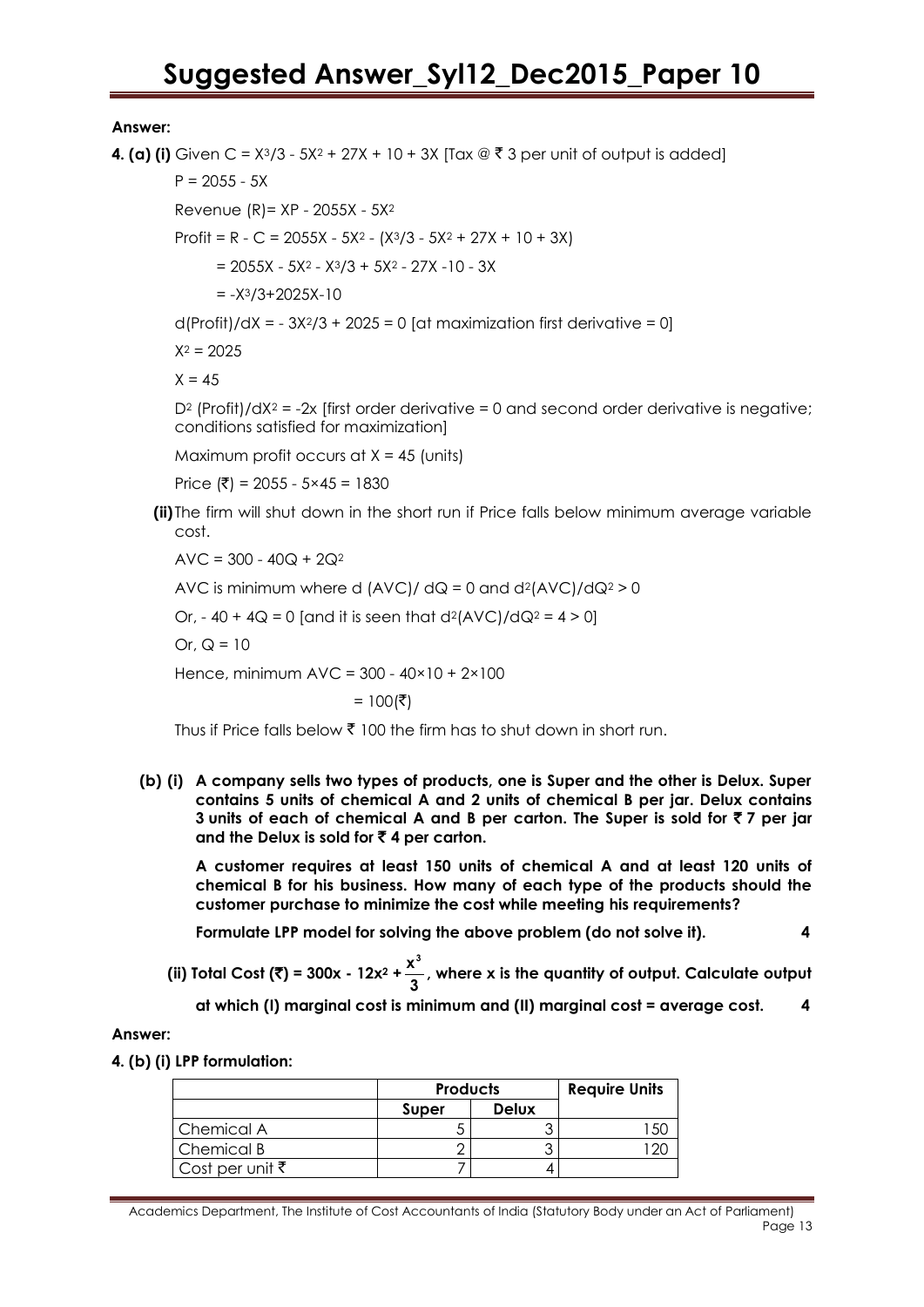Let x be the number of litres of Super

y be the number of kilograms of Delux

Z be the cost to customer

Objective function:

 $Z min = 7x + 4y$ 

Subject to (requirement constraints):

 $5x + 3y \ge 150$  $2x + 3y \ge 120$  $x, y \ge 0$  (non-negativity constraint)

**(ii)** Marginal Cost:  $MC = dC/dX = 300 - 24X + X^2$ 

In order that MC is minimum, its first derivative must be equal to zero and second derivative must be positive.

 $dMC/dX = -24 + 2X = 0$ 

 $X = 12$  [second derivative = 2 (positive)]

(I) output at which marginal cost is minimum = 12 units

Average Cost:  $AC = Total Cost/X = 300 - 12X + 1/3 X^2$ 

When MC = AC

 $MC - AC = 0$ 

 $300 - 24X + X^2 - 300 + 12X - 1/3 X^2 = 0$ 

 $-12X + 2/3X^2 = 0$ 

 $2 X^2 - 36X = 0$ 

 $2X(X-18) = 0$ 

$$
X = 0 \text{ or } 18
$$

 $X=18$ 

(II) Output at which marginal cost = average cost is 18 units.

### **(c) Given below are the figures of milk demand for last seven years:**

| <b>Year</b>                         | 2009 |     |  | 2010   2011   2012   2013   2014   2015 |  |
|-------------------------------------|------|-----|--|-----------------------------------------|--|
| <b>Milk Demand (in lakh liters)</b> | 830  | 920 |  | 1020   1130   1060   1240   1410        |  |

**You are required to determine the trend values by using least square method and estimate the demand of milk for the year 2017. 8**

#### **Answer:**

**4. (c) (i) Calculation of trend values by Least Squares Method**

| Year (T) | Sales (Y) | Time Deviation $X =$<br>$(T-2012)/I$ | ΧY      | $X^2$ | <b>Trend Values</b><br>$Yc = a + bX$<br>(In Litres) |
|----------|-----------|--------------------------------------|---------|-------|-----------------------------------------------------|
| 2009     | 330       | -3                                   | $-2490$ |       | 827.85                                              |
| 2010     | 20`       | $-2$                                 | -1840   |       | 914.28                                              |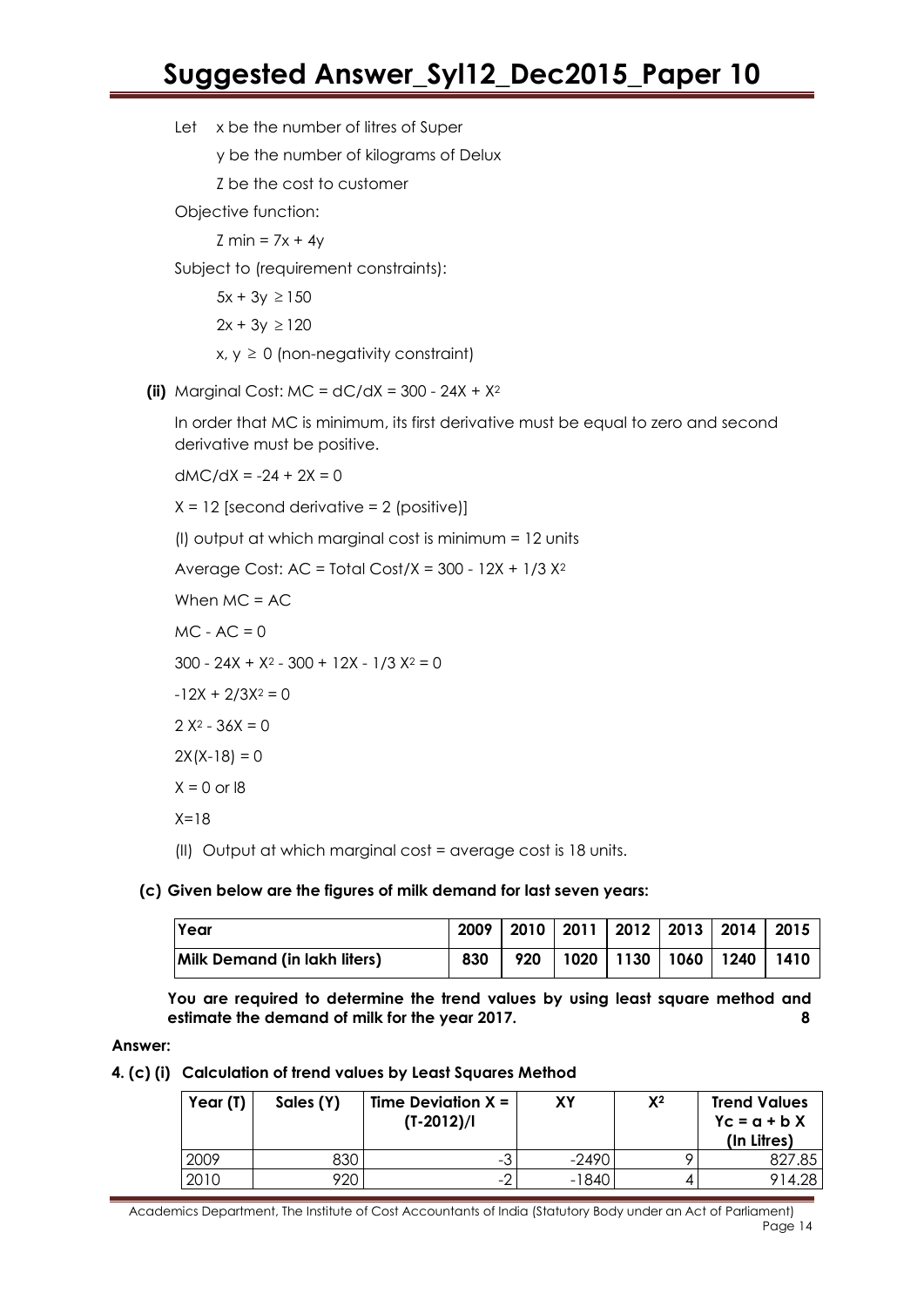| 2011    | 1020     | -     | $-1020$      |                 | 1000.71 |
|---------|----------|-------|--------------|-----------------|---------|
| 2012    | 130      |       |              |                 | 1087.14 |
| 2013    | 1060     |       | 1060         |                 | 1173.57 |
| 2014    | 1240     |       | 2480         |                 | 1260    |
| 2015    | 1410     |       | 4230         |                 | 1346.43 |
| $N = 1$ | $= 7610$ | $= 0$ | $YXY = 2420$ | $\Sigma^{2=28}$ |         |

Trend Values  $Yc = a + bX$ 

Where,

Normal Eqn 1:  $\sum Y = Na + b \times \sum X$  $7610 = 7 \times a + 0$  $a = 7610/7 = 1087.14$ Normal Eqn 2:  $\sum XY = a \times \sum X + b \times \sum X^2$  $2420 = 0 + 28b$  $b = 2420/28 = 86.43$ Trend Values Yc =  $1087.14 + 86.43 \times X$ FOR 2009 TO 2015 (shown in table) For 2017  $X = 2017 - 2012 = 5$ Estimated Demand = 1087.14 + 5 × 86.43 = 1519.29 (Litres)

### **(d) (i) What are the differences between ISO-quant curve and indifference curve? 4**

**(ii) Briefly explain the 'Penetration Price Policy'. 4**

### **Answer:**

- **4. (d) (i)** Differences between ISO-quant curve and indifference curve.
	- I. Indifference curve refers to two commodities. ISO-quant curve relates to combination of two factors of production.
	- II. Indifference curve indicates level of satisfaction; ISO-quant curve indicates quantity of output.
	- III. No numerical measurement of satisfaction is possible; so it cannot be labeled. ISO-quant curve can easily be labeled as physical units of output are measurable.
	- IV. The extent of difference of satisfaction is not quantifiable in the indifference map. But in ISO-quant map we can measure exact difference between quantities represented by one curve and another.
	- **(ii)** Penetration Price Policy: Instead of setting a high price, the firm may set a low price for a new product by adding a low mark-up to the full cost. This is done to penetrate the market as quickly as possible. The assumptions behind the low penetration pricing policy are:
		- I. The new product is being introduced in a market which is already served by well-known brands. A low price is necessary to attract gradually consumers who are already accustomed to other brands.